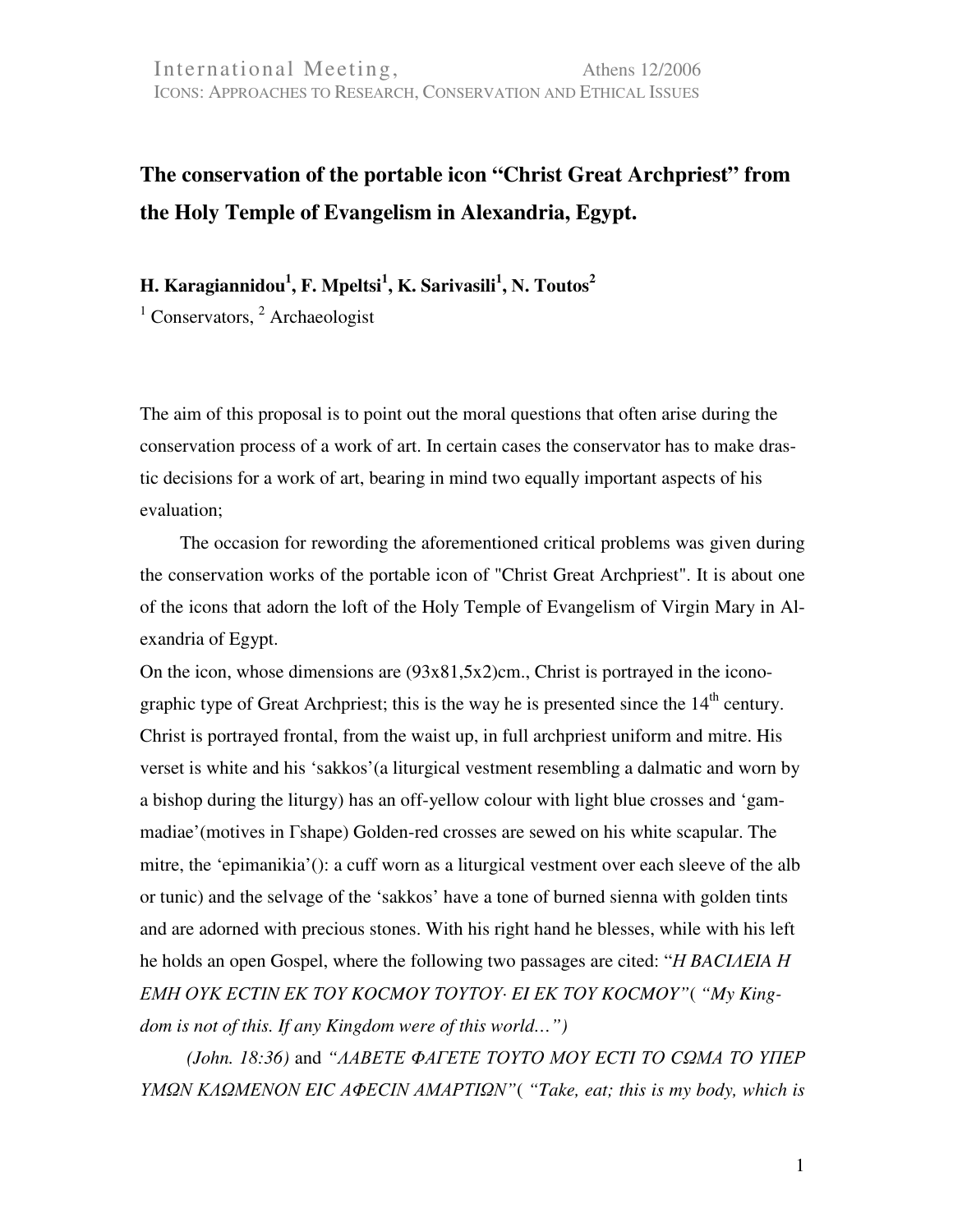*for you; do this in remembrance of me") (*Α΄ *Chor. 14:24)*. The above passages most of the times accompany the representation of the Great Archpriest*.* The figure has a golden halo around his head, whereas two red circular medals with the abbreviation "I(HCOY)C –  $X(PICTO)C"$  ("Jesus – Christ") can be observed on the upper part of the icon. The background was obviously repainted, with dark blue colour whereas the icon was surrounded by a red strip.

Before the beginning of the conservation works, as well as during the preliminary examination of the icon, the filling of the missing parts of paint layer and preparation with wax was observed, to a small extent, on Christ's mitre, gospel and scapular in particular. Apart from the background, where one could clearly notice repeated layers of colours, an over-painting was observed on Christ's right hand.

Detecting prior interventions on a portable icon requires experience, artistic education and scientific collaboration, as the conservator has to penetrate into both the artist's philosophy and times and try to evaluate, as far as possible, not only the initial appearance of the work, but also its current condition.

The iconographic type of Christ as Great Archpriest was particularly popular with the Cretan painters during the period of prosperity of the island's painting  $(15<sup>th</sup> 17<sup>th</sup>$  century), following the Capture of Constantinople. In the icon in question, the design perfection, the steady form style, the skill in colour elaboration and the type of letters of the inscriptions reveal not only a good "Cretan" 'anthivolo'(A drawing with perforated templates used by Byzantine painters), but also a gifted painter. The detail in which the features of Christ's face are drawn, the intensity given to the face using brown-rose 'proplasmo'(Dark colours applied extensively on wide surfaces before shaping the figure) and white 'psimithies' (brushes), that accentuate the eyes, forehead, nose and cheeks with sensitivity and strength, , place the icon in the atmosphere of that time.

The vivid pictorial formation, as well as the masterly worked decorations of clothing adorned with gems contradicted with the rough rendering of the background, as well as with the abrupt shading on Christ's hand. This prompted the work team to proceed to the application of cleaning samples in order to confirm the existence of successive chromatic layers, as well as to proceed to the removal of the over-painted parts.

During the removal of the background layers, the signature of the painter: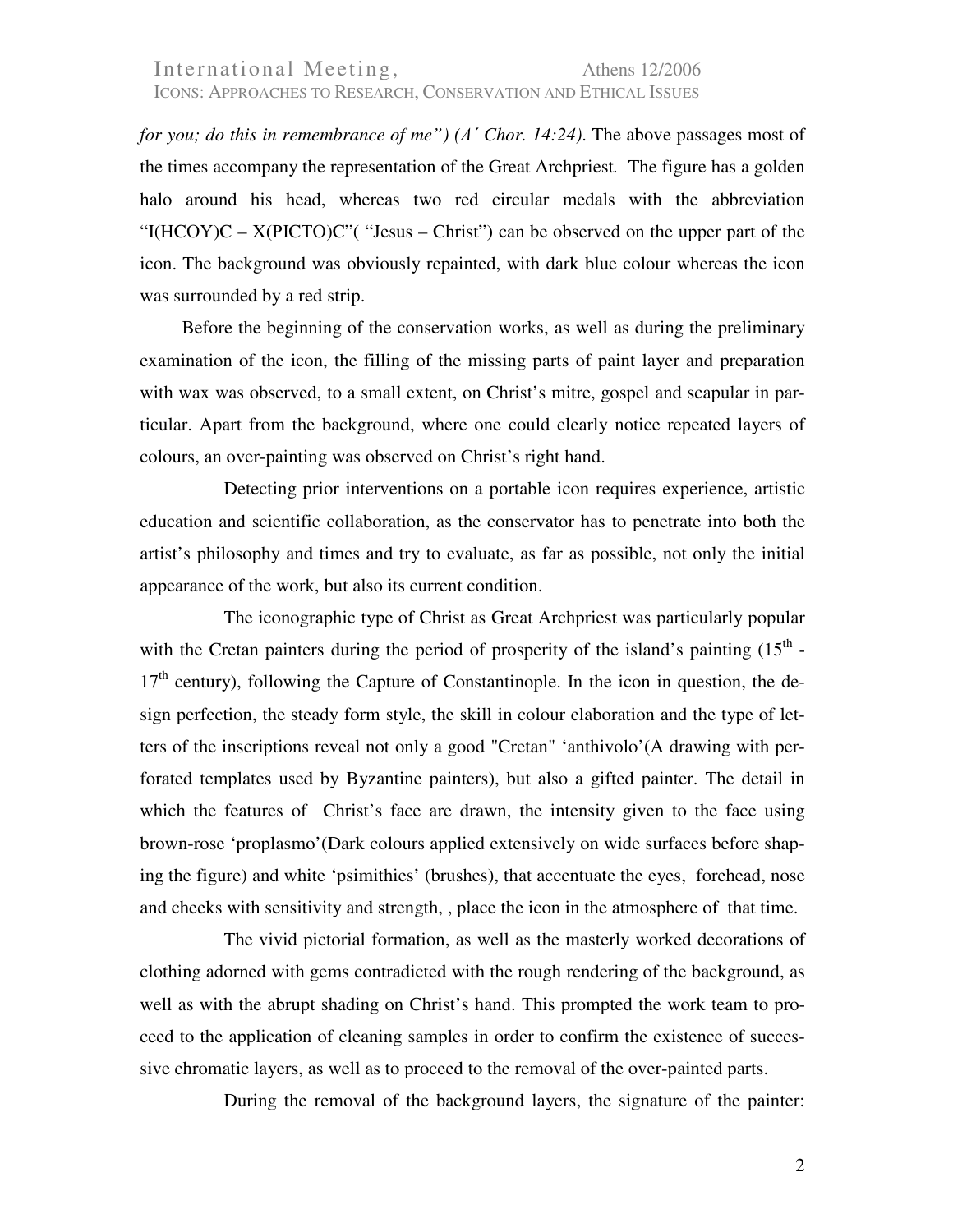## International Meeting, Athens 12/2006 ICONS: APPROACHES TO RESEARCH, CONSERVATION AND ETHICAL ISSUES

"ΧΕΙΡ ΙΕΡΕΜΙΟΥ*» (*"*IEREMIA'S HAND*")was revealed, at the lower left corner of the icon. At this point further research was considered necessary. After collaboration with specialised colleagues and archaeologists, the identification of the painter with the wellknown sinaitic monk Ieremia Pallada from Heraklion, Crete was made possible. The authenticity of the signature was confirmed, first by comparison of the type of letters of the inscriptions, second by comparison of the painter's technique with some of his other published icons (Crete, Sina, Patmos, Corfu and more), and third by comparison with his unpublished signed icon from Sina that had the same iconographic subject. Moreover, the relation of the painter with the Patriarchate of Alexandria and in general with the Saint Places and Sina was established.

Ieremias Palladas (indication 1608-1645) belongs to the team of conservative painters of the first decades of the  $17<sup>th</sup>$  century that consciously went back to models of older painters of the  $15<sup>th</sup>$  and  $16<sup>th</sup>$  century. He is well-known for a great number of portable icons and templar crosses, which he created for the Holy Grave the Royal Church of the Birth in Bethlehem, the Monastery of Sina, Cairo and the Patriarchate of Alexandria.

Taking into account that the moment of creation and the work of an artist are a unique and therefore innovative event, and in conjunction with the small extent of the over-paintings, which left the initial general drawing of the figure unspoilt, it was deemed essential to proceed to the removal of all subsequent interventions, in order to determine the historical value of the work. Thus during the removal process of the overpaintings, Christ's "royal status" was revealed, according to the iconographic models of the early Cretan painting. In the initial background of the icon which was ochre coloured, the sign " Ο BACIΛEΥC ΤΩΝ BACIΛEΥONTΩN - ΚΑΙ ΜΕΓAC APXIEPEΥC" ("KING OF KING'S – AND GREAT ARCHPRIEST") was revealed. On both sides of Christ's face, the almost delible "prependoulia"( Prependoulia: pearlstudded pendants), features of the imperial status of Christ, were also brought to light.

The icon of Alexandria, therefore, is undoubtedly part of the artistic activity of Ieremia Pallada from Crete and is dated to the first half of the  $17<sup>th</sup>$  century. The covering of the background was enough to "mislead" the spectator and to withhold the identity of the artist, as well as the manneristic details of his work, through which his